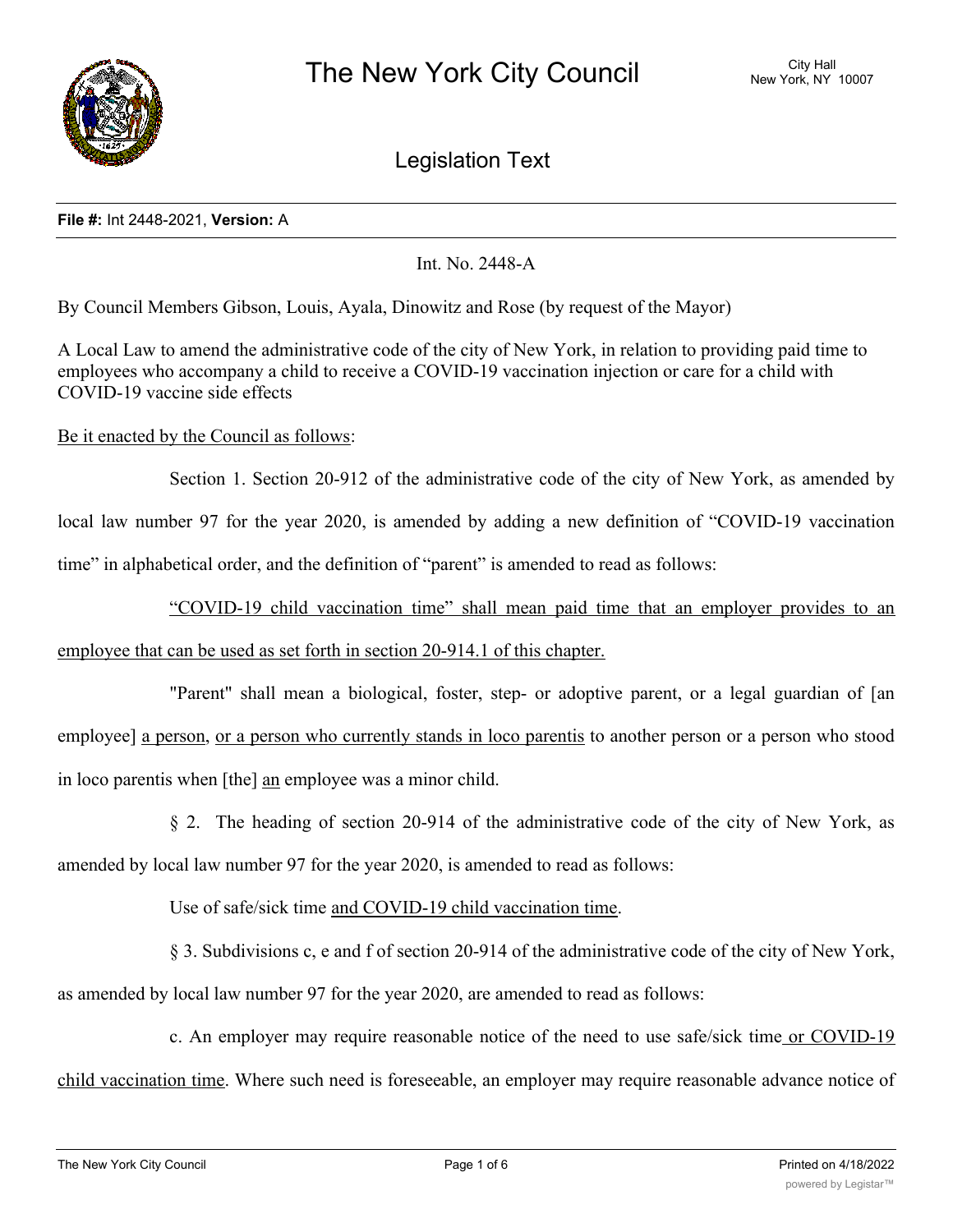the intention to use such [safe/sick] time, not to exceed seven days prior to the date such [safe/sick] usage of time is to begin. Where such need is not foreseeable, an employer may require an employee to provide notice of the need for the use of [safe/sick] such time as soon as practicable.

e. An employer shall not require an employee, as a condition of taking safe/sick time or COVID-19 child vaccination time, to search for or find a replacement worker to cover the hours during which such employee is utilizing time.

f. Nothing in this chapter shall be construed to prohibit an employer from taking disciplinary action, up to and including termination, against a worker who uses safe/sick time provided pursuant to this chapter for purposes other than those described in this section or uses COVID-19 child vaccination time provided pursuant to this chapter for purposes other than those described in section 20-914.1.

§ 4. Chapter 8 of title 20 of the administrative code of the city of New York is amended by adding a new section 20-914.1 to read as follows:

§ 20-914.1 COVID-19 child vaccination time. a. An employee who is a parent of a child under the age of 18, or the parent of an older child who is incapable of self-care because of a mental or physical disability, shall be entitled to four hours of COVID-19 child vaccination time per vaccine injection, for each such child, for an absence from work due to any of the following reasons associated with such child's COVID-19 vaccination:

1. Accompanying such child to receive a COVID-19 vaccine injection; or

2. Caring for such child who is experiencing temporary side effects from a COVID-19 vaccine injection.

b. COVID-19 child vaccination time shall be paid at an employee's regular rate of pay at the time the time is taken, provided that the rate of pay shall not be less than the highest applicable rate of pay to which the employee would be entitled pursuant to subdivision 1 of section 652 of the labor law, or any other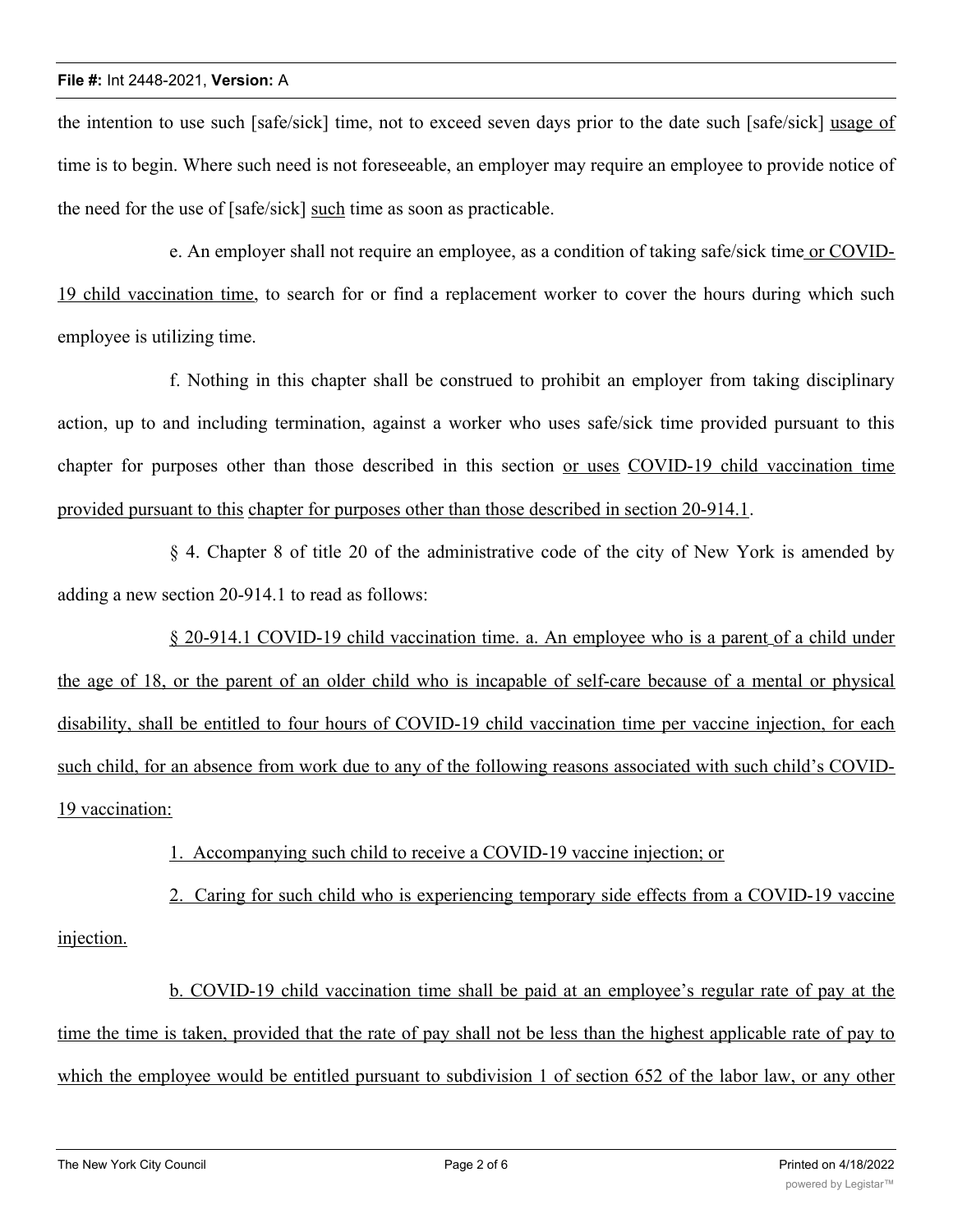applicable federal, state, or local law, rule, contract, or agreement. Such rate of pay shall be calculated without allowing for any tip credit or tip allowance set forth in any federal, state, or local law, rule, contract, or agreement and shall not be charged against an employee's accrual or use of safe/sick time under this chapter. COVID-19 child vaccination time must be paid no later than the payday for the next regular payroll period beginning after the COVID-19 child vaccination time was used by the employee.

c. An employer may require that within seven days of an employee's use of COVID-19 child vaccination time, the employee provide reasonable documentation that the child for whose care the COVID-19 vaccine time is claimed has received a COVID-19 vaccine injection.

d. An employer shall not require an employee to work additional hours to make up for the original hours for which such employee was absent or to search for or find a replacement employee to cover the hours during which the employee is absent pursuant to this section.

§ 5. Section 20-916 of the administrative code of the city of New York is amended by adding a new subdivision c to read as follows:

c. Notwithstanding subdivisions a and b of this section, the requirement to provide COVID-19 child vaccination time as set forth in section 20-914.1 cannot be waived.

§ 6. Subdivision c of section 20-918 of the administrative code of the city of New York, as amended by local law number 97 for the year 2020, is amended to read as follows:

c. Adverse actions include, but are not limited to, threats, intimidation, discipline, discharge, demotion, suspension, harassment, discrimination, reduction in hours or pay, informing another employer of an employee's exercise of rights under this chapter, blacklisting, and maintenance or application of an absence control policy that counts protected leave for safe/sick time or COVID-19 child vaccination time as an absence that may lead to or result in an adverse action. Adverse actions include actions related to perceived immigration status or work authorization.

§ 7. Section 20-922 of the administrative code of the city of New York, as amended by local law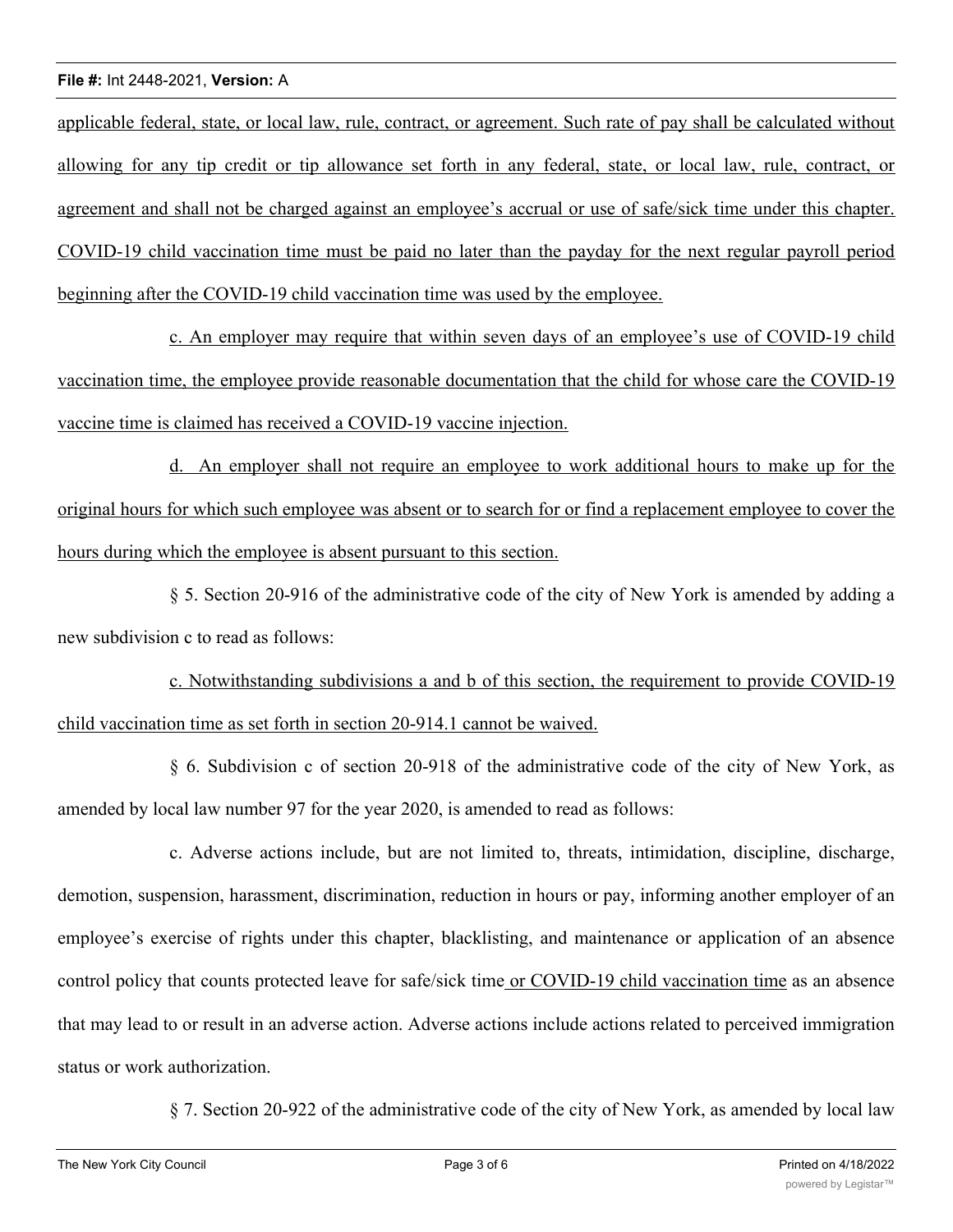number 97 for the year 2020, is amended to read as follows:

§ 20-922 Encouragement of more generous policies; no effect on more generous policies.

a. Nothing in this chapter shall be construed to discourage or prohibit the adoption or retention of a [safe time or sick time] safe/sick time or COVID-19 child vaccination time policy more generous than that which is required herein.

b. Nothing in this chapter shall be construed as diminishing the obligation of an employer to comply with any contract, collective bargaining agreement, employment benefit plan or other agreement providing more generous [safe time or sick time] safe/sick time or COVID-19 child vaccination time to an employee than required herein.

c. Nothing in this chapter shall be construed as diminishing the rights of public employees regarding [safe time or sick time] safe/sick time or COVID-19 child vaccination time as provided pursuant to federal, state or city law.

§ 8. Subdivision a of section 20-923 of the administrative code of the city of New York, as amended by local law number 97 for the year 2020, is amended to read as follows:

a. This chapter provides minimum requirements pertaining to [safe time and sick time] safe/sick time and COVID-19 child vaccination time and shall not be construed to preempt, limit or otherwise affect the applicability of any other law, regulation, rule, requirement, policy or standard that provides for greater accrual or use by employees of [safe time or sick time] safe/sick time or COVID-19 child vaccination time, whether paid or unpaid, or that extends other protections to employees.

§ 9. Subdivisions d and e of section 20-924 of the administrative code of the city of New York, as amended by local law number 97 for the year 2020, are amended to read as follows:

d. The department shall have the power to impose penalties provided for in this chapter and to grant each and every employee or former employee all appropriate relief. Such relief shall include: (i) for each instance of safe/sick time taken by an employee but unlawfully not compensated by the employer: three times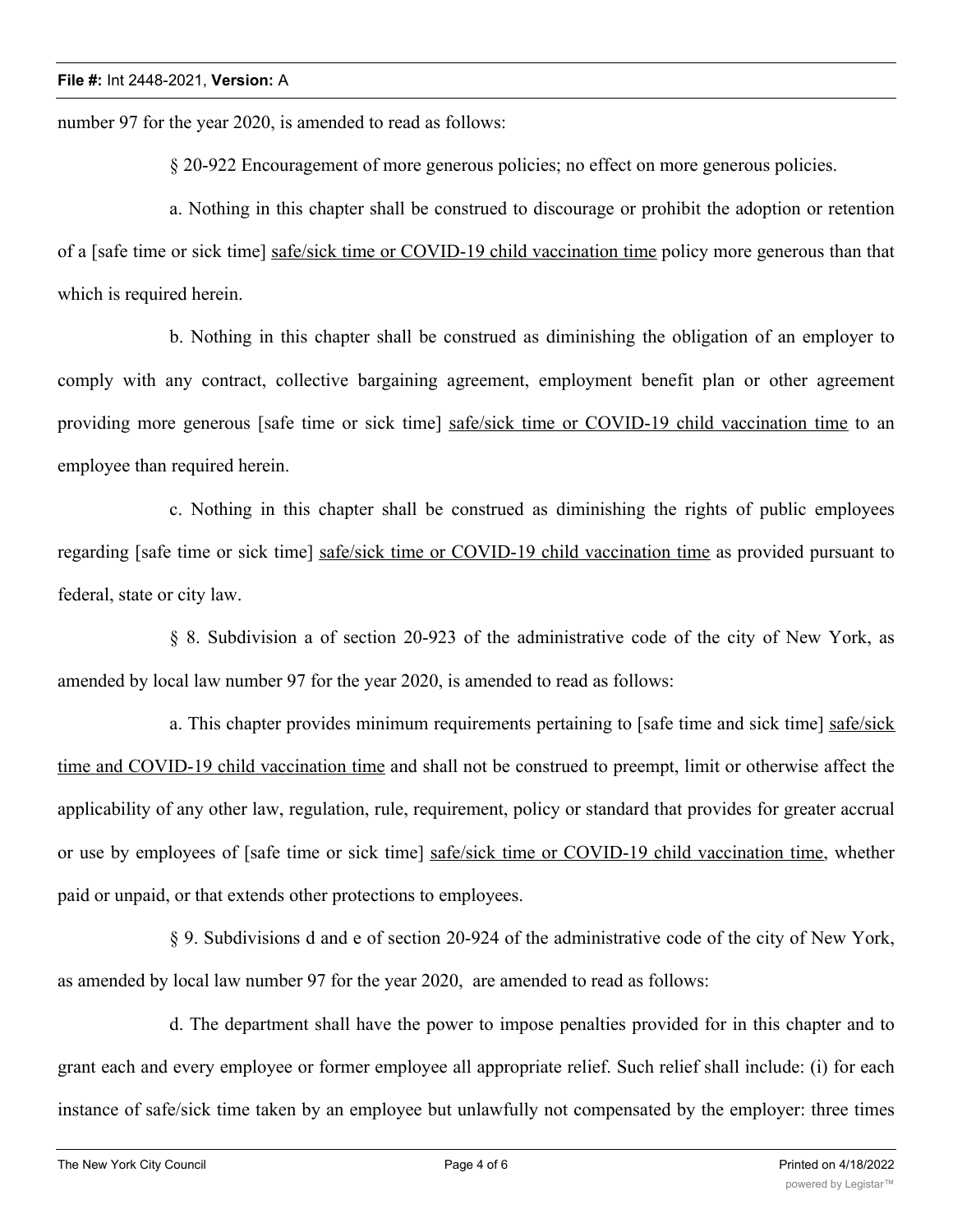the wages that should have been paid under this chapter or two hundred fifty dollars, whichever is greater; (ii) for each instance of safe/sick time requested by an employee but unlawfully denied by the employer and not taken by the employee or unlawfully conditioned upon searching for or finding a replacement worker, or for each instance an employer requires an employee to work additional hours without the mutual consent of such employer and employee in violation of section 20-915 of this chapter to make up for the original hours during which such employee is absent pursuant to this chapter: five hundred dollars; (iii) for each violation of section 20-918 not including discharge from employment: full compensation including wages and benefits lost, five hundred dollars and equitable relief as appropriate; (iv) for each instance of unlawful discharge from employment: full compensation including wages and benefits lost, two thousand five hundred dollars and equitable relief, including reinstatement, as appropriate; [and] (v) for each employee covered by an employer's official or unofficial policy or practice of not providing or refusing to allow the use of accrued safe/sick time in violation of section 20-913, five hundred dollars; (vi) for each instance of COVID-19 child vaccination time taken by an employee but unlawfully not compensated by the employer, three times the wages that should have been paid under this chapter or two hundred fifty dollars, whichever is greater; and (vii) for each instance of COVID-19 child vaccination time unlawfully denied or charged against an employee's paid safe/sick time accruals, five hundred dollars.

e. Any entity or person found to be in violation of the provisions of sections 20-913, 20-914, 20- 914.1, 20-915 or 20-918 of this chapter shall be liable for a civil penalty payable to the city not to exceed five hundred dollars for the first violation and, for subsequent violations that occur within two years of any previous violation, not to exceed seven hundred fifty dollars for the second violation and not to exceed one thousand dollars for each succeeding violation. Penalties shall be imposed on a per employee basis.

§ 10. a. This local law takes effect immediately and is retroactive to and deemed to have been in effect as of November 2, 2021, except that the department shall not enforce paragraph (vi) or (vii) of subdivision d of section 20-924 of the administrative code of the city of New York, as added by section nine of